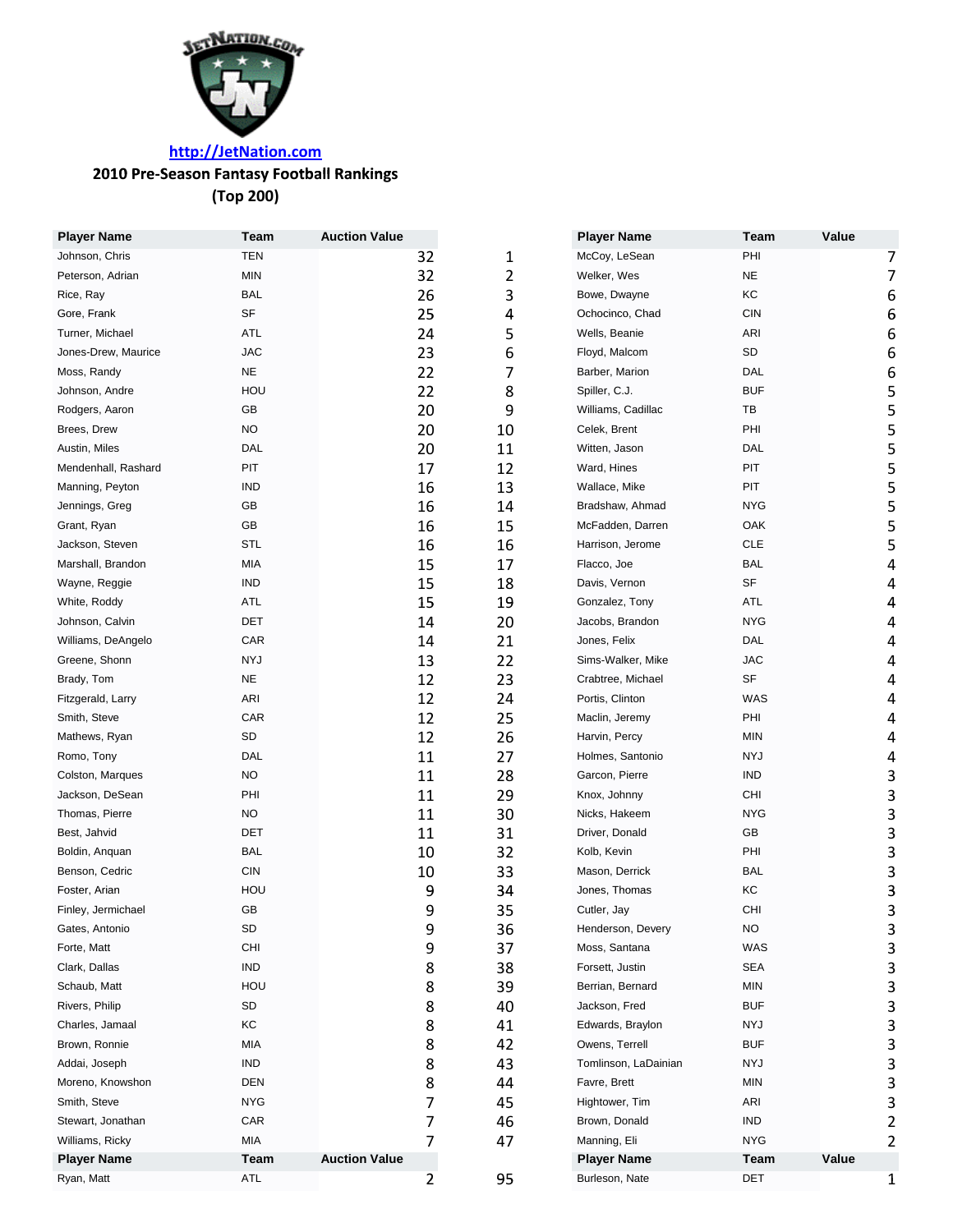

# **http://JetNation.com**

## **2010 Pre‐Season Fantasy Football Rankings ankings**

|                     | (Top 200)   |                      |                |     |                     |            |   |
|---------------------|-------------|----------------------|----------------|-----|---------------------|------------|---|
| Naanee L            | SD          |                      | 2              | 96  | Gerhart, Toby       | MIN        |   |
| Miller, Zach        | OAK         |                      | 2              | 97  | Hester, Devin       | CHI        | 1 |
| McNabb, Donovan     | <b>WAS</b>  |                      | 2              | 98  | Lynch, Marshawn     | <b>BUF</b> | 1 |
| Taylor, Chester     | CHI         |                      | 2              | 99  | Williams, Roy E.    | DAL        | 1 |
| Maroney, Laurence   | <b>NE</b>   |                      | 2              | 100 | Manningham, Mario   | <b>NYG</b> | 1 |
| Bush, Reggie        | <b>NO</b>   |                      | 2              | 101 | Cooley, Chris       | <b>WAS</b> | 1 |
| Sproles, Darren     | SD          |                      | 2              | 102 | Daniels, Owen       | HOU        | 1 |
| Chambers, Chris     | КC          |                      | $\overline{2}$ | 103 | Gronkowski, Rob     | <b>NE</b>  | 1 |
| Hillis, Peyton      | <b>CLE</b>  |                      | 2              | 104 | Boss, Kevin         | <b>NYG</b> | 1 |
| Shiancoe, Visanthe  | <b>MIN</b>  |                      | 2              | 105 | Gresham, Jermaine   | <b>CIN</b> | 1 |
| Winslow, Kellen     | TB          |                      | 2              | 106 | Olsen, Greg         | <b>CHI</b> |   |
| Henne, Chad         | МIА         |                      | $\mathbf 1$    | 107 | Keller, Dustin      | <b>NYJ</b> |   |
| Roethlisberger, Ben | PIT         |                      | 1              | 108 | Shockey, Jeremy     | NO         | 1 |
| Jones, Jacoby       | HOU         |                      | 1              | 109 | Keller, Dustin      | <b>NYJ</b> | 1 |
| Young, Vince        | <b>TEN</b>  |                      | 1              | 110 | Shockey, Jeremy     | <b>NO</b>  | 1 |
| Scott, Bernard      | <b>CIN</b>  |                      | 1              | 111 | Miller, Heath       | PIT        | 1 |
| Aromashodu, Devin   | CHI         |                      | 1              | 112 | Carlson, John       | <b>SEA</b> | 1 |
| McGahee, Willis     | <b>BAL</b>  |                      | 1              | 113 | Snelling, Jason     | <b>ATL</b> | 0 |
| Gaffney, Jabar      | <b>DEN</b>  |                      | 1              | 114 | Choice, Tashard     | <b>DAL</b> | 0 |
| Williams, Mike      | TB          |                      | 1              | 115 | Edelman, Julian     | <b>NE</b>  | 0 |
| Williams, Mike      | Sea         |                      | 1              | 116 | Johnson, Larry      | WAS        | 0 |
| Washington, Leon    | <b>SEA</b>  |                      | 1              | 117 | Jones, Julius       | <b>SEA</b> | 0 |
| Huggins, Kareem     | TB          |                      | 1              | 118 | Bell, Mike          | PHI        | 0 |
| Bryant, Dez         | DAL         |                      | 1              | 119 | Breaston, Steve     | ARI        | 0 |
| Walter, Kevin       | HOU         |                      | 1              | 120 | Butler, Deion       | Sea        | 0 |
| McCluster, Dexter   | KC          |                      | 1              | 121 | Taylor, Fred        | <b>NE</b>  | 0 |
| Smith, Alex         | SF          |                      | 1              | 122 | Washington, Nate    | <b>TEN</b> | 0 |
| Cassel, Matt        | KC          |                      | 1              | 123 | Ward, Derrick       | Hou        | 0 |
| Stafford, Matthew   | <b>DET</b>  |                      | 1              | 124 | Buckhalter, Correll | <b>DEN</b> | 0 |
| Palmer, Carson      | <b>CIN</b>  |                      | 1              | 125 | Murphy, Louis       | OAK        | 0 |
| Freeman, Josh       | TB          |                      | 1              | 126 | Williams, Keiland   | Wash       | 0 |
| Garrard, David      | <b>JAC</b>  |                      | 1              | 127 | Jones, James        | GB         | 0 |
| Orton, Kyle         | <b>DEN</b>  |                      | 1              | 128 | Davis James         | Cle        | 0 |
| Rice, Sidney        | <b>MIN</b>  |                      | 1              | 129 | Dixon, Anthony      | SF         | 0 |
| Massaquoi, Mohamed  | <b>CLE</b>  |                      | 1              | 130 | Gonzalzes, Anthony  | Ind        | 0 |
| Jackson, Vincent    | SD          |                      | 1              | 131 | Faulk, Kevin        | <b>NE</b>  | 0 |
| Meachem, Robert     | NO.         |                      | 1              | 132 | Morris, Sammy       | <b>NE</b>  | 0 |
| Bush, Michael       | OAK         |                      | 1              | 133 | Cribbs, Josh        | <b>CLE</b> | 0 |
| Royal, Eddie        | <b>DEN</b>  |                      | 1              | 134 | Westbrook, Brian    | SF         | 0 |
| McCluster, Dexter   | КC          |                      | 1              | 135 | Hartline, Brian     | MIA        | 0 |
| Doucet, Early       | ARI         |                      | 1              | 136 | Norwood, Jerious    | <b>ATL</b> | 0 |
| Collie, Austin      | <b>IND</b>  |                      | 1              | 137 | Thomas, Mike        | <b>JAC</b> | 0 |
| Slaton, Steve       | HOU         |                      | 1              | 138 | Jennings, Rashad    | <b>JAC</b> | 0 |
| Evans, Lee          | <b>BUF</b>  |                      | 1              | 139 | Robinson, Laurent   | STL        | 0 |
| Cotchery, Jerricho  | NYJ         |                      | 1              | 140 | Ringer, Javon       | <b>TEN</b> | 0 |
| Britt, Kenny        | TEN         |                      | 1              | 141 | Bess, Davone        | MIA        | 0 |
| Smith, Kevin        | DET         |                      | 1              | 142 | Amendola Danny      | STL        | 0 |
| <b>Player Name</b>  | <b>Team</b> | <b>Auction Value</b> |                |     |                     |            |   |
| Jackson, Brandon    | GB          |                      | 0              | 191 |                     |            |   |
| Morgan, Josh        | SF          |                      | 0              | 192 |                     |            |   |
| Douglas, Harry      | ATL         |                      | 0              | 193 |                     |            |   |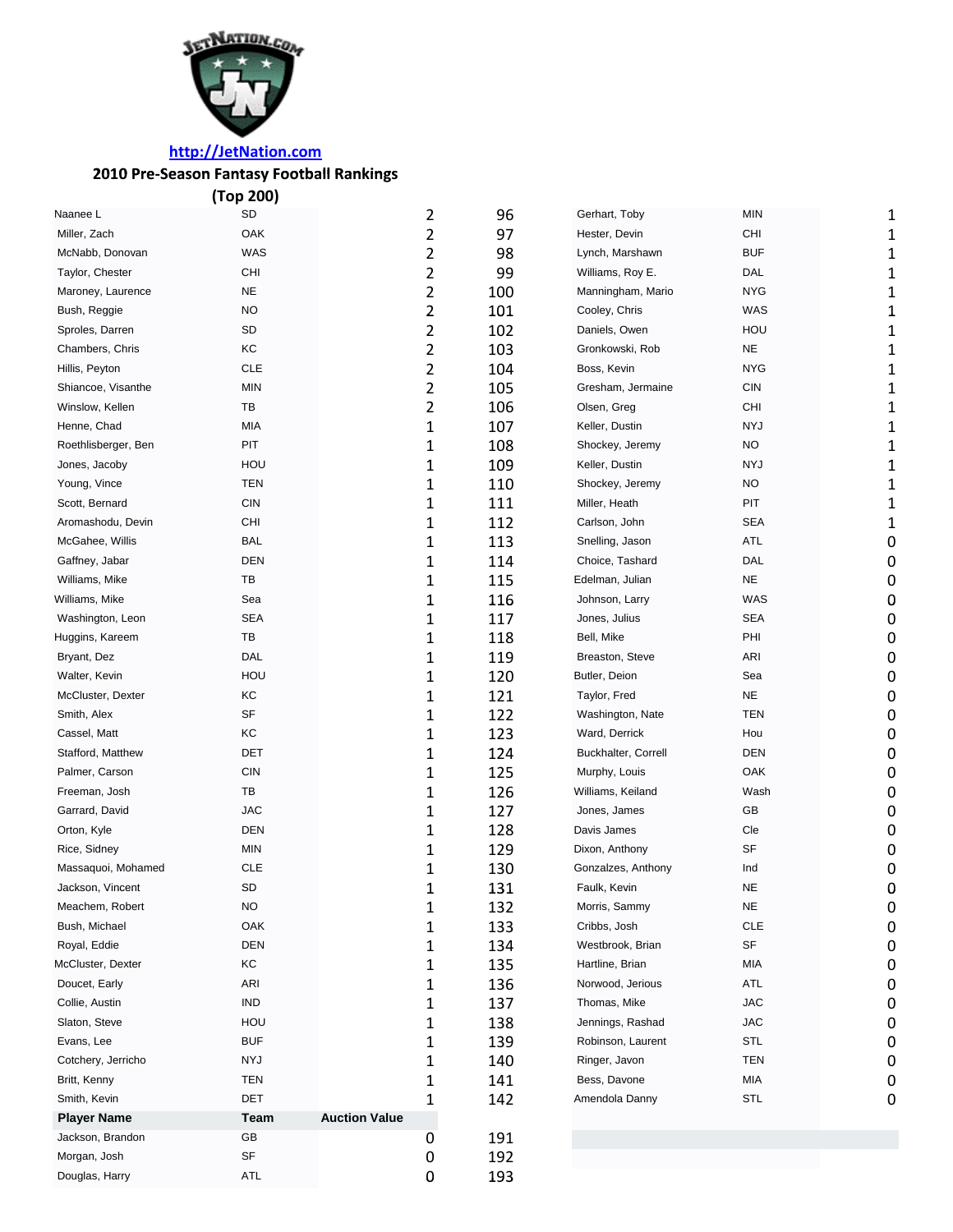

## **http://JetNation.com**

## **2010 Pre‐Season Fantasy Football Rankings ankings**

|                 | (Top 200)  |   |     |
|-----------------|------------|---|-----|
| Moore, Matt     | <b>CAR</b> | 0 | 194 |
| Sanchez, Mark   | <b>NYJ</b> | 0 | 195 |
| Bradford, Sam   | STL        | 0 | 196 |
| Edwards, Trent  | <b>BUF</b> | 0 | 197 |
| Camarillo, Greg | Min        | 0 | 198 |
| Douglass, Harry | Atl        | 0 | 199 |
| Gibson, Brandon | <b>STL</b> | O | 200 |
|                 |            |   |     |